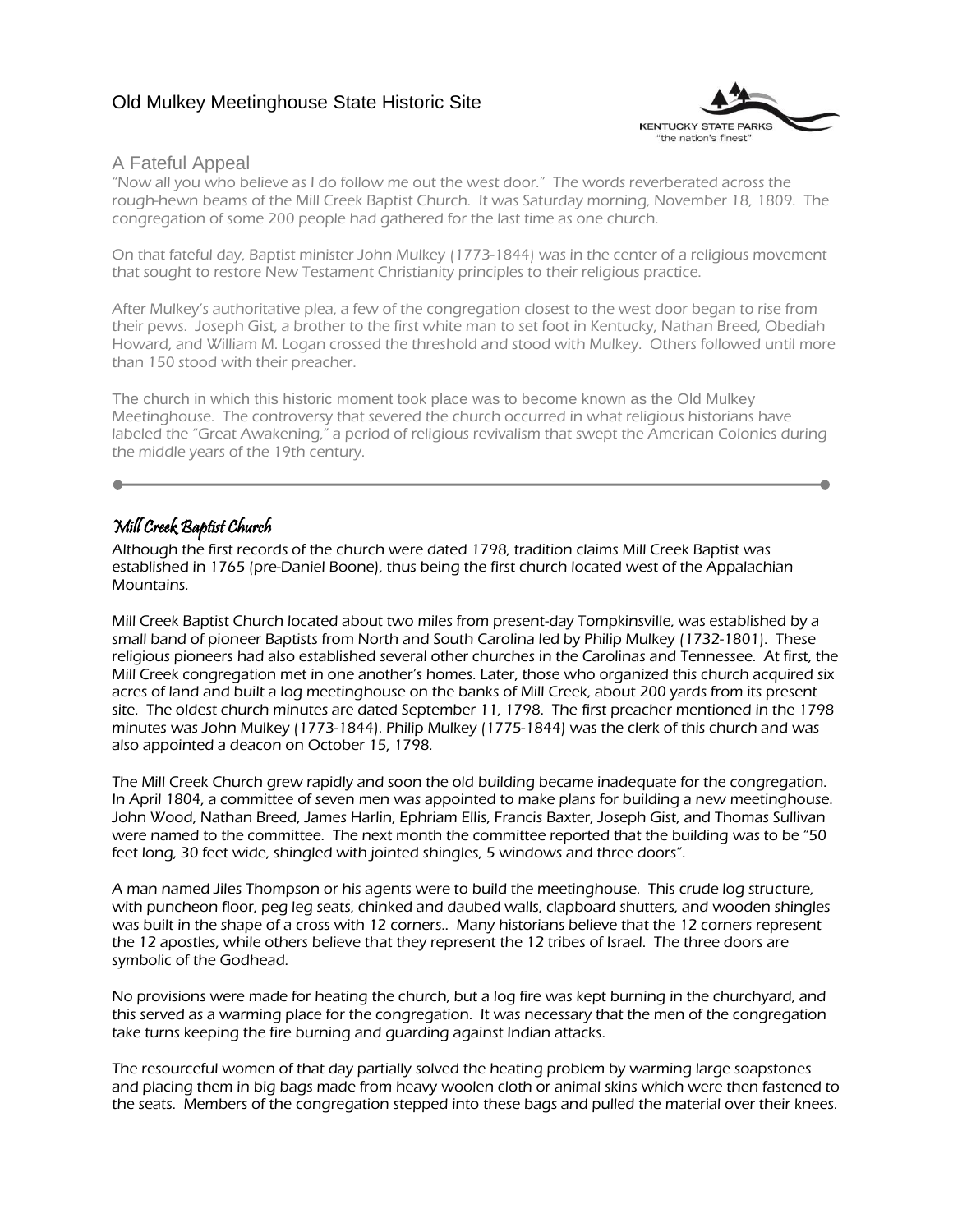By 1809, a large congregation worshipped there. Soon thereafter, a controversy arose over the teachings of John Mulkey, who, while preaching one day, had taken his text from the 10th Chapter of John and was making a strong plea for predestination, when suddenly he became convinced by his own arguments that the doctrine was false. Of course, this caused great confusion in the Mill Creek Church and led to John Mulkey being tried for heresy several times over the next few months. Failing to gain a majority vote against him, the church decided to "choose sides" which led to the division on that fateful Saturday morning of November 18, 1809. The majority of the group that believed as Mulkey did continued to worship in the church, which after the split became known as "Old Mulkey Meetinghouse." The other congregation went up the Mill Creek a short distance and continued as Mill Creek Baptist Church.

Under the leadership of John Mulkey and his son, John Newton, the Mulkey Church flourished for several years after the schism. Many converts were won to the Restoration movement, as it was called, which was very strong in the upper South. Religious services were held there regularly until about 1856. About that time, older members of the congregation began to die and/or move away. This caused the remnant of the Mulkey group to begin meeting in the local courthouse. When all the original members had departed, those remaining joined the Church of Christ at Tompkinsville.

In the late 1870s, some of the local residents, including John Gee and Frank Pedigo, who had close historical and sentimental ties with the old church, took charge of a renovation movement at the church. Rails were split for the erection of a fence around the old church graveyard, and a new clapboard roof was installed on the old meetinghouse which had stood neglected since the mid-1850s. Following this renovation, the grounds again stood neglected for more than a decade, and at one point a fire swept the area destroying the fence.

W.S. Emmert and Newton M. Ray spearheaded a drive in 1890 to restore the meetinghouse and the cemetery to their position of divinity. After the renovation was completed, weekly religious meetings, community singings and occasional preaching services were held in the Mulkey Meetinghouse but the building fell into disuse and disrepair once again and was abandoned about 1910.

In the summer of 1925, the Honorable Joe H. Eagle, a United State Representative from Houston and a Monroe County native, visited the Old Mulkey Meetinghouse with Preacher Willie Thomas of Tompkinsville. Eagle reported to the local newspaper that, "Will and I found the old Meeting House with the roof off, the doors and windows gone, a sad looking picture of neglect. We decided to try to save it. We knew the people would do it if called it to their attention. So we gave our checks for \$50 each to start the fund, and the good people who felt the same way put the old historic structure in repair."

Once a board of trustees was established, public donations were made to rebuild and restore the building to its original condition. The public responded to the cause and sufficient funds were raised. New sleepers were laid to support the new puncheon floor. Split-log seats with peg-legs were added, just as in the original meetinghouse, and wooden shutters fashioned after the original ones were placed over the windows. Thus, within the framework of the original logs, the structure was restored in every respect to its 1804 form.

It was only fitting that in November 1931, this pioneer structure with its adjoining cemetery was declared one of Kentucky's state parks for perpetuation as an historical site. Today the Meetinghouse has the distinction of being the oldest freestanding log church building in the Commonwealth.

#### Early Religion in Kentucky

Dissenting religionists like John Mulkey were an important element of the early society of Kentucky. All dissenting sects found the freedom of the newly settled region perfect for professing their religious beliefs.

Of these, the Baptists were the first to brave the Kentucky frontier. As early as 1776, William Hickman, Sr. began traveling among the stations confirming Baptist membership. In 1783, David Rice, a minister of the Presbyterian faith, came to Kentucky and formed three congregations. The Transylvania Presbyterian was formed around 1786 with 12 Presbyterian congregations in the state.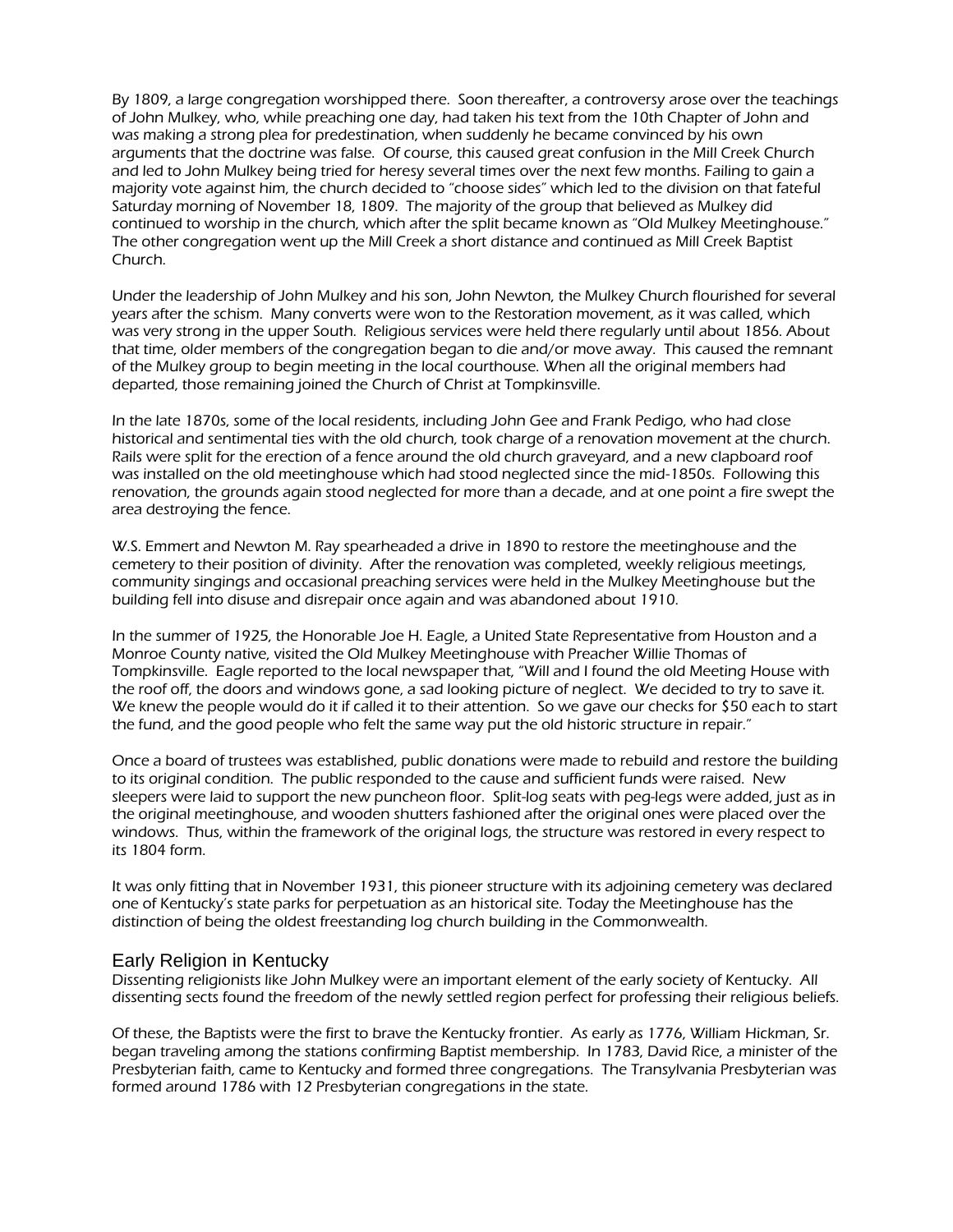In 1790, the first Methodist Church edifice, a log cabin at Masterson's Station five miles northwest of Lexington, was erected. The first known Catholic emigrants were William Coomes and Dr. Hart, who settled in Harrodsburg in 1775. Ten years later, a colony of Catholics emigrated from Maryland and settled principally on Pottinger's Creek, in the region of Bardstown.

From such beginnings the various church organizations developed until there was scarcely a settlement without its meetinghouse and at least one church.

Perrin's History of Kentucky, published in 1886, gives this description of the early preachers in Kentucky: "The early pioneer preachers were generally illiterate men, lacking in dignity and solemnity, but possessing considerable natural talents, and inspired by indefatigable zeal. They were men who had grown up under the influence of the religious agitation which preceded and accompanied the Revolution. They were repelled by the apathy which followed the success of the dissenters in their conflict with the established church, and sought fresher fields on the frontier. These circumstances brought to Kentucky a set of men who were well calculated 'to turn the world upside down.' Their lax system of morals, crude logic, and vigorous declamation met with great acceptance in a society where spirited action was much better understood than moral physiology; and where religion meant 'belonging' to some church, the earnest opposition to peculiar tenets of other sects, and abstaining from certain violations of the law-and-order sentiment of the community."



Camp meetings were among the most attractive community affairs in many sections of the Kentucky territory. People came from miles around to see the most popular preachers on the frontier. A complete community was organized at the camp meeting with the "tabernacle" as the center. Here, attendants, usually from many different denominations, combined gossiping, horse trading, courting, and frolicking with shouting and "getting religion." Every year, each denomination held a series of these camp meetings, usually on successive days and nights.

These early camp meetings, where there were sometimes more than 20,000 people in attendance, revealed an outpouring of the spirit which was unlike anything the frontier had ever seen.

People came prepared with enough provisions to last several days and on some occasions, even weeks. When not at the meetings, they found shelter in their wagons or in rudely constructed cabins in the woods. The earliest of these religious gatherings occurred in Logan County, at the time of the great revival which originated under the preaching of James McGready, beginning in 1799.

## Hannah Boone

Located near the Old Mulkey Meetinghouse is an old pioneer graveyard containing grave sites of John Newton Mulkey, Nathan Breed, William and Obediah Howard and their families, General Samuel Wilson,